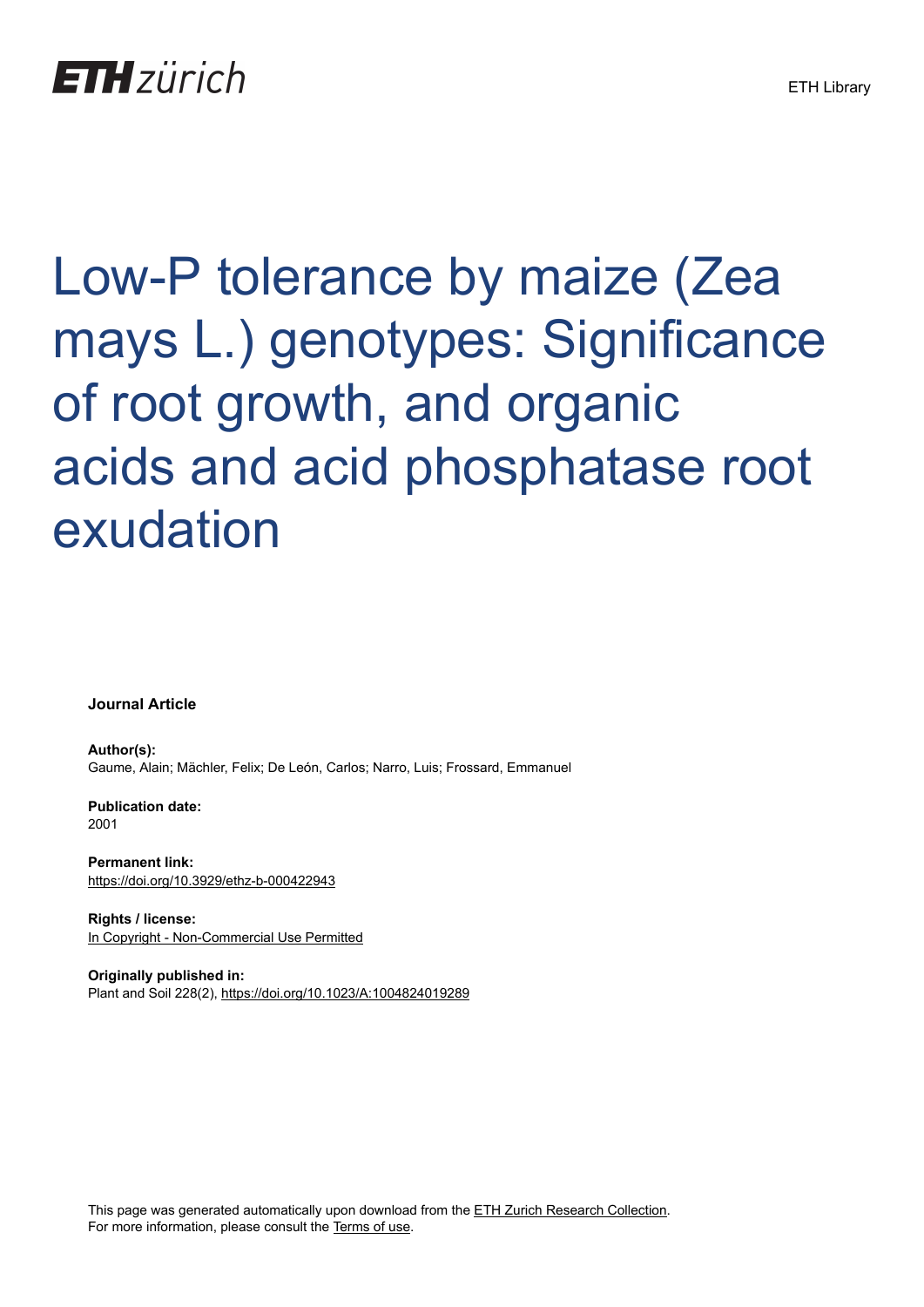### **Low-P tolerance by maize (***Zea mays* **L.) genotypes: Significance of root growth, and organic acids and acid phosphatase root exudation**

Alain Gaume<sup>1</sup>, Felix Mächler<sup>1</sup>, Carlos De León<sup>2</sup>, Luis Narro<sup>2</sup> & Emmanuel Frossard<sup>1,3</sup> <sup>1</sup>*Institute of Plant Sciences, Swiss Federal Institute of Technology (ETH Zurich), Eschikon 33, Postfach 185, CH-8315 Lindau, Switzerland.* <sup>2</sup>*CIMMYT regional office at CIAT, A. A. 6713, Cali, Colombia.* <sup>3</sup>*Corresponding author*<sup>∗</sup>

Received 15 February 2000. Acceped in revised form 21 August 2000

*Key words:* acid phosphatase, low-P tolerance, organic acids, root exudation, *Zea mays* L. genotypes

#### **Abstract**

We investigated some mechanisms, which allow maize genotypes to adapt to soils which are low in available P. Dry matter production, root/shoot-ratio, root length and root exudation of organic acids and acid phosphatase were investigated in four maize genotypes grown under P-deficient and P-sufficient conditions in sterile hydroponic culture. A low-P tolerant, an acid-tolerant and a low-P susceptible genotype of maize were compared with a Swiss commercial cultivar. The study found increased root development and increased exudation of acid phosphatase under P-deficient conditions in all maize genotypes, except for the Swiss cultivar. Effects on root formation and acid phosphatase were greater for the low-P tolerant than for the low-P susceptible, and the acid soil tolerant genotypes. Organic acid contents in root tissues were increased under P deficiency and related to increased PEPC activity. However, the increase in contents was associated with an increase in exudation for the low-P tolerant genotype only. The low-P susceptible genotype was characterized by high organic acid content in roots and low organic acid exudation. The organic acids content in the phloem exudates of shoots was related to root exudation under different P supply, to the difference between lines in organic acids root content, but not to the low-P tolerance or susceptibility of maize genotypes.

#### **Introduction**

Low-phosphorus (P) availability strongly limits plant productivity in tropical soils. Plant adaptations allowing for an improved growth in low P soils are related to the ability of a plant to take up more P from a deficient soil (higher P acquisition efficiency), or/and to its ability to produce more dry matter for a given quantity of P (higher P use efficiency) (Marschner, 1995; Raghothama, 1999). A higher P acquisition efficiency can be related (a) to the development of a more extensive root system, in association or not with mycorrhizal fungi, or specific specialized roots such as proteoid roots or root hairs (McCully, 1999; Raghothama, 1999), allowing the plant to explore a larger volume of soil, and (b) to changes in root physiology

allowing the uptake of P at lower concentrations in the soil solution, and/or the uptake of P from insoluble inorganic or organic forms (Marschner, 1995).

Modification of root growth and architecture is a well-documented response to P starvation (Lynch, 1995; Mollier and Pellerin, 1999). Authors generally agree that P deficiency in maize leads to a higher root/shoot ratio (Anghinoni and Barber, 1980; Rosolem et al., 1994). Effects of P deficiency on root biomass and root length are more controversial. Anghinoni and Barber (1980), using a P starvation experiment, found increased root length and dry weight in 12 day-old maize plants. By contrast, Khamis et al. (1990) observed no effect of P deprivation on maize root biomass.

When phosphate is taken up by plants, it is transferred from the solid phase of the soil to the roots via the rhizosphere (soil/root interface), a zone where up to 30% of the plant photosynthetates may be exuded

<sup>∗</sup> FAX No: 523549119.

E-mail: emmanuel.frossard@ipw.agrl.ethz.ch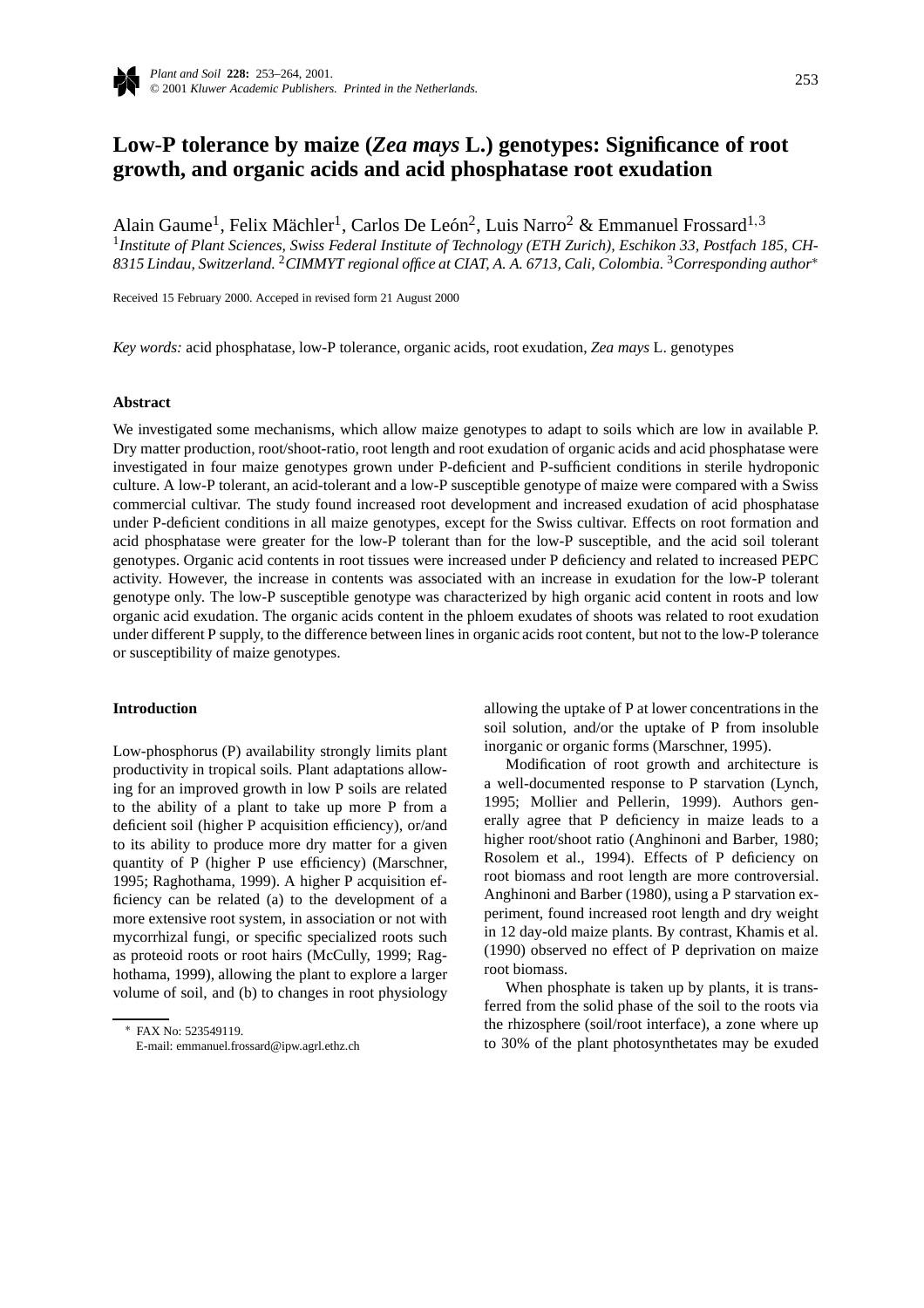by the roots (Lynch and Whipps, 1989). Excretion of organic acids, enzymes and protons by roots may play a major role in the P nutrition of various crops (Raghothama, 1999; Uren and Reisenauer, 1988). The competition of phosphate and organic anions for similar adsorption sites can increase the concentration of P in the soil solution (Gerke, 1992; Staunton and Leprince, 1996). Nagarajah et al. (1970) and Jones and Darrah (1994b) showed that the efficiency with which organic acids desorb P from iron-oxide and clay minerals, or prevent the sorption of newly-added P, decreased in the order tri-, di- and monocarboxylic oganic acids. Root exudation of malic and succinic acids were increased in radish and rape plants under P starvation (Zhang et al., 1997). Increased exudation of citric acid by white lupin under P-deficient conditions (Johnson et al., 1996) led to a higher release of inorganic phosphate from phosphated ferric hydroxide (Gardner et al., 1983) and from a pool of soil phosphorus unavailable to soybean (Braum and Helmke, 1995). Gerke (1992) showed that citric acid also liberates P complexed by soil organic matter. In white lupin, Johnson et al. (1996) demonstrated that increased citric and malic acid secretion from proteoid roots under P deficiency was correlated with the increased activity of several enzymes involved in organic acid synthesis, including phospho*enol*pyruvate carboxylase (PEPC). While the secretion of carbohydrates and amino acids by maize roots increased under P-deficient conditions (Jones and Darrah, 1994a; Matsumoto et al., 1979), little is known about the influence of P nutrition on the release of organic acids from maize roots.

Tarafdar and Jungk (1987) measured acid phosphatase activity in the rhizosphere of wheat and clover corresponding to a depletion of soil organic phosphates across this zone. Their work suggests that rhizosphere phosphatases play an important role in the release of Pi from organic soil P, for subsequent uptake by plants. Enhancement of acid phosphatase activity with phosphate starvation has been demonstrated for maize (Helal and Sauerbeck, 1987; Kummerova, 1986).

This research was conducted to elucidate some of the putative mechanisms governing P acquisition efficiency in maize. To achieve this, four lines (a low-P tolerant line from Thailand, acid soil-tolerant and low-P susceptible lines from Colombia, and a Swiss cultivar bred in P-rich soils) were grown in hydroponic culture with the roots maintained under sterile conditions, and the effect of P starvation on plant growth, root growth and the exudation of organic acids and acid phosphatase by roots was studied.

#### **Materials and methods**

#### *Plant material*

Four genotypes of maize (*Zea mays* L.) were selected for the study. These were as follows:

*NST*90201 (S) CO-422-2-3-1-7. An inbred line derived from a triple hybrid developed by the Thai Department of Agriculture. This inbred has been selected as tolerant to low-P conditions.

*SA3*-C4HC (16×25)-2-4-9-7-B-B-B-B-1. An inbred line developed by CIMMYT-Colombia from the acid soil tolerant population SA3. This inbred is susceptible to low-P conditions.

ICA V-110 *Sikuani*. An open pollinated variety developed in Colombia by recombining selected acid soil-tolerant lines derived from Population SA3 (Friesen et al., 1997).

*Corso*. A swiss genotype selected in high P soils for fast development and high dry matter production in the first vegetative growth stages.

NST, SA3 and Sikuani were provided by the CIM-MYT regional office at CIAT, Cali, Colombia. Corso was provided by UFA Seed Company, Switzerland.

#### *Growth conditions*

Seeds of 0.28–0.30 g weight were surface sterilized  $(30 \text{ s in } 18 \text{ m H}_2\text{SO}_4, 5 \text{ min in } 95\% \text{ ethanol, and}$ 30 min in 10%  $H<sub>2</sub>O<sub>2</sub>$ , washing with sterile water after each treatment), germinated on agar plates (4 d in the dark at room temperature) and transferred to culture vessels under sterile conditions. A culture vessel consisted of a Pyrex tube (50 cm long, 5 cm diameter) with a rubber cap on the bottom and an aluminum cap on the top. One germinated seed was placed on a net of Teflon (0.4 cm diameter mesh), fixed 6 cm below the top end of the tube. Nutrient solution was contained in the tube up to 2.0 cm below the Teflon-net. Nutrient solution and culture vessel had been autoclaved separately before the seed was added. Nutrient solutions were modified from Hoagland and Arnon (1938) and consisted of mgSO<sub>4</sub> (1 m*M*); Ca(NO<sub>3</sub>)<sub>2</sub>  $(2.5 \text{ mM})$ ; Fe-EDTA  $(0.1 \text{ mM})$ ; H<sub>3</sub>BO<sub>3</sub>  $(0.01 \text{ mM})$ ; MnSO4 (0.001 m*M*); ZnSO4 (0.001 m*M*); CuSO4 (0.0005 m*M*); Na2MoO4 (0.0005 m*M*). The + P treatment contained normal nutrient solution with 0.75 m*M*  $K_2SO_4$  and 1 m*M*  $KH_2PO_4$ , while the – P treatment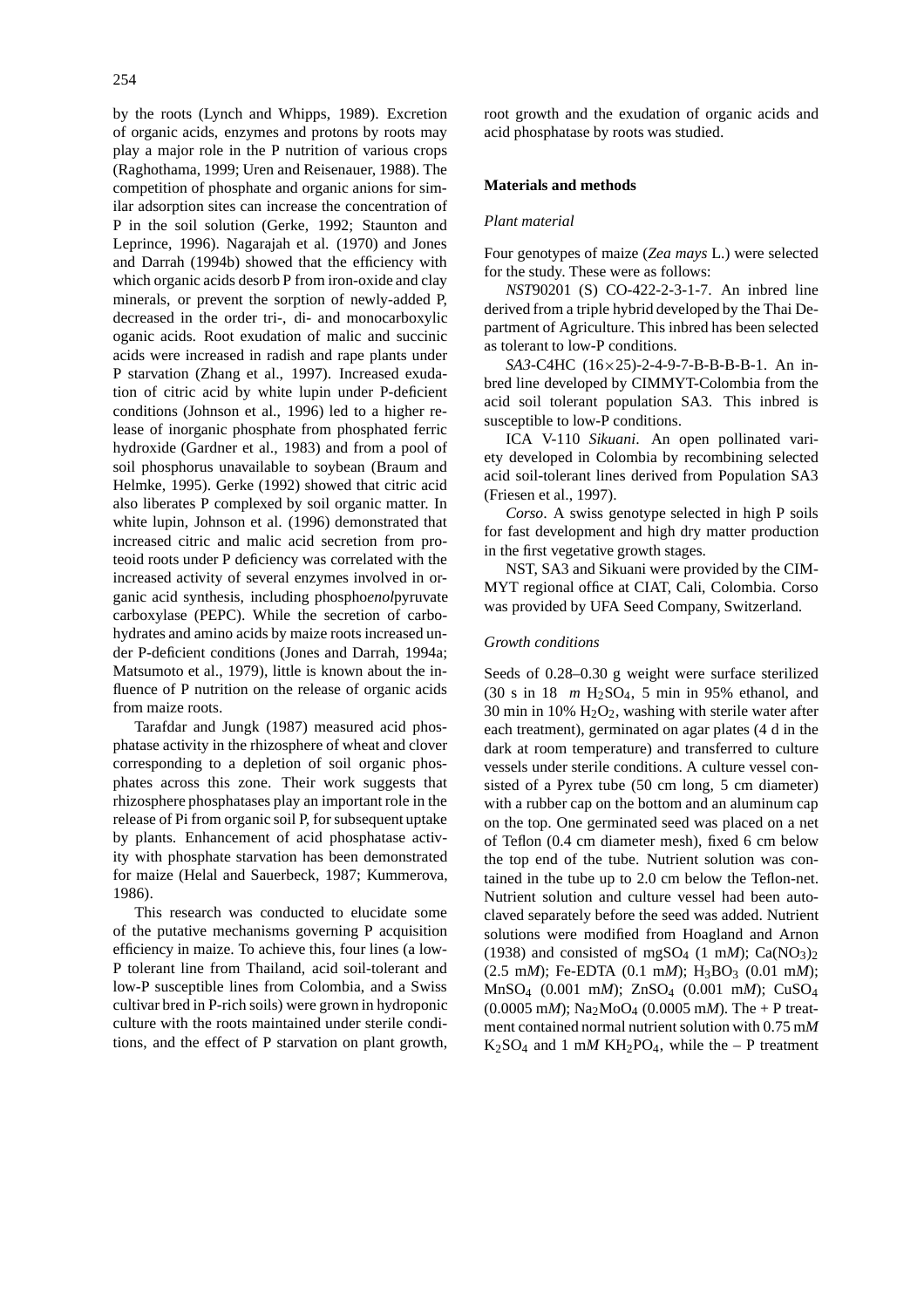was amended with  $1.25$  m*M* K<sub>2</sub>SO<sub>4</sub>only. The pH of the nutrient solution was adjusted to 5.5 and was not affected by plant growth as showed by Bertrand (1998). After 5 days of plant growth, when seedlings had been established, aluminum caps were removed and the Teflon-net was overlayered with 0.5–1.0 cm of sand (0.5–0.7 cm particle size) and a mixture of liquid paraffin (solid below 51–53◦C, Merck) and Vaseline (Maino Pharm AG) leaving the roots in the sterile nutrient solution and the shoots exposed to the open air. Air was introduced into the nutrient solution at the bottom through a sterile filter  $(0.2 \mu m,$  Millipore) and released at the top through a silicone hose crossing the paraffin layer and a second sterile filter. Nutrient solution was changed every 3 d through the bottom of the tube. Each manipulation with the culture vessels was conducted using aseptic technique. Plants were grown in a controlled environment with a photosynthetic photon flux density of 250  $\mu$ mol quanta m<sup>-2</sup>s<sup>-1</sup> during a 16 h photoperiod and a day/night-temperature of 23/18 ◦C.

#### *Determination of growth characteristics*

Dry matter, P content in root and shoot and length of the 3 longest roots of each plant were determined in 18-day old seedlings. Dried plant parts were homogenized and samples (250 mg) were ignited at 540 ◦C in an oven for 5 h. Residues were extracted in 6.5 *N* HCl and analyzed for P according to John (1970).

#### *Preparation of samples for analysis of organic acid contents and PEP Carboxylase activity*

#### *Root extracts*

Root tips (segment A; 0–1.5 cm), and segments at 5 cm distance from root tips (segment B; 5–6.5 cm) were sampled. Twenty root fragments (50–150 mg fresh weight) for each root part were weighted and kept on ice, and ground with a pestle in a cold mortar, with 1.5 ml CO<sub>2</sub>-free buffer (100 mM Tris, 10 m*M* mgCl<sub>2</sub>, pH 8.0) and 0.5 g sea sand. After centrifugation (14 000 *g*, 2 min) organic acid content and PEPC activity were determined in the supernatant.

#### *Exudation samples*

Phloem sap was collected according to the modified method of King and Zeevaart (1974). Shoots were cut 0.5 cm above the basis and dipped in 1 m*M* Na-EDTA to discard xylem exudates. After 10 min, phloem sap was collected in 50 ml 1 m*M* Na-EDTA for 2 h.

To measure organic acids exuded by whole roots, samples of nutrient solution were collected 3 h after nutrient solution in the culture vessels were renewed.

The exudation by specific root parts was examined by transferring plants into a 5 cm high PVC box (25 cm  $\times$  15 cm  $\times$  5 cm) filled with nutrient solution. Specific parts of the intact root (segment A and B) were dipped for 3 h into a plastic cap (1.5 cm high and  $4 \text{ cm } \varnothing$ ), filled with the specific nutrient solution and containing 0.25 mg benzylpenicillin potassium salt ml<sup>-1</sup> (Fluka ref. 13750) to prevent bacterial growth.

The exudation samples were tested for sterility on agar plates at room temperature and 37 ◦C, and stored at −20 ◦C until required for analysis of organic acids.

#### *Organic acid analyses*

Organic acids were analyzed by ion chromatography using a Dionex DX500 system. An anion exclusion column Ion Pac ICE-AS6 was used in combination with an anion-ICE micromembrane suppressor. The eluent was 1 m*M* fluorobutyric acid and had a flow rate of 1 ml/min. The regenerant for the suppressor was 5 m*M* tetrabutylammonium hydroxide and had a flow rate of 4 ml/min. Suppressed conductivity was detected. Samples were acidified (100  $\mu$ 1 1 *N* HCl added to 10 ml sample) and purged with nitrogen  $(N_2)$  in order to lower carbonate concentration. Undiluted samples  $(50 \mu l)$  were injected and analyzed. This method was not appropriate for oxalic acid, which coeluted with inorganic anions, or for long-chain carbonic acids (butyric acid etc.), which were not eluted in this system. Samples were tested for oxalic acid using an anionexchange column Ion Pac AS10 in combination with a suppressor ASRS II with 50 m*M* NaOH as eluent. Oxalic acid contents were very low and are not reported.

#### *Determination of PEP carboxylase (PEPC) activity in roots*

The PEPC assay was conducted in a spectrophotometer at 25 ◦C according to the NADH-linked method (Vance et al., 1983). The final volume of the reaction mixture was 1 ml and contained  $25-100 \mu$ l root extract in CO2-free extraction buffer, 2 m*M* phospho*enol*pyruvate (PEP), 0.14 m*M* nicotinamide adenine dinucleotide (NADH), and 5 Units malate dehydrogenase (MDH). The reaction was initiated by adding  $5 \text{ mM } HCO_3^-$  and the decrease in absorption at 340 nm was recorded.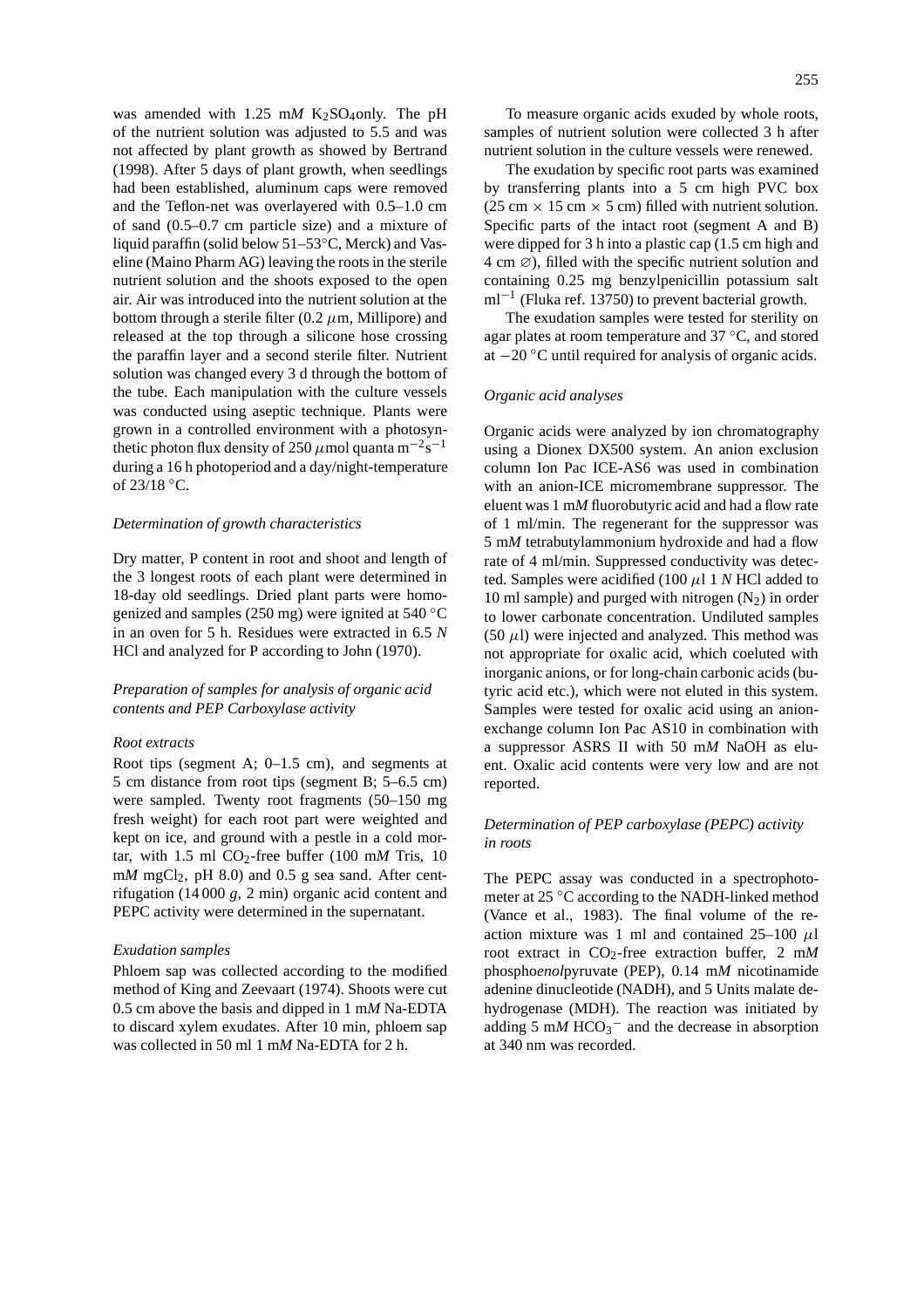#### *Determination of acid phosphatase activity*

#### *Activity released into solution*

Nutrient solution in the culture vessels was replaced by sterile distilled water containing 1 mM CaCl<sub>2</sub>. The activity of acid phosphatase was assayed after 24 h of root exudation, using *p*-nitrophenyl phosphate (*p*NPP) as a substrate (Tabatabai, 1982). An aliquot of solution adjusted to a total volume of 5 ml with distilled water was added to 0.5 ml of the Modified Universal Buffer (pH 5.0) and 1 ml of 0.025 *m p*NPP in reagent tubes. Tubes were maintained at 37 ◦C for 1 h and the reaction was terminated by the addition of 20 ml of 0.5 *M* NaOH. The absorbance at 410 nm was measured to determine the amount of released *p*-nitrophenol (*p*NP). Phosphatase activity was expressed in terms of Units (U). One Unit of acid phosphatase is the amount of enzyme which hydrolyses 1.0  $\mu$ mol of *p*-nitrophenyl phosphate per min at 37 ◦C.

#### *Activity adhering to the roots*

Roots were incubated for 30 min at 3–4 ◦C in sterile distilled water containing 100 m*M* NaCl, in order to collect the acid phosphatase adhering to the epidermal cell layers of the roots. The activity of acid phosphatase released into the solution was determined as described above.

#### *Statistical background*

Statistical analyses of data were carried out by AN-OVA tests. Significance was assigned at  $p < 0.05$  with Duncan's test. All the analyses were performed using the SYSTAT<sup>®</sup> statistical package (SYSTAT, 1994).

#### **Results and discussion**

#### *Plant growth*

#### *Dry matter production and morphological traits*

Plant dry matter production of 18 d old seedlings was significantly higher for the genotype NST than for the other three genotypes ( $p < 0.001$ ) (Table 1). P deficiency significantly decreased total plant dry matter (*p <* 0.001) but not root dry matter and increased the root/shoot-ratio ( $p < 0.001$ ). The effects of P deficiency were especially strong for NST: a considerable decrease in plant dry matter (27%) was associated with a strong increase in both root dry matter (56%) and average maximum root length (33%) suggesting increased assimilate allocation in the root system for nutrient uptake in this low-P tolerant genotype. Relatively small changes with P deficiency were found for the low-P susceptible SA3 and for Corso. The acid soil-tolerant Sikuani responded similarly to NST to P starvation (Table 1).

P deficiency increased the anthocyanin red coloration in the maize genotypes, whereas in the presence of P, leaves of the four genotypes remained green (Table 2). Coloration was especially strong in the low-P tolerant NST and the acid soil-tolerant Sikuani. Anthocyanin formation may be a protective mechanism against oxygen free radical stress induced in P-deficient illuminated leaves (Hrazdina and Zobel, 1991; Schopfer, 1984). It is suggested that anthocyanin formation may contribute to low-P tolerance of maize genotypes.

#### *P content in seedlings*

P contents in 18-d old maize seedlings grown in Pdeficient nutrient solution were lower than the amount of P measured in seeds  $(1.14 \pm 0.08 \text{ mg} \text{ P/seed across}$ the four genotypes), suggesting that part of the P initially present in seeds remained in the seed (Table 2). Under P starvation, the smallest difference between P content in seedlings and in initial seeds was found for the low-P tolerant NST. This suggests that this genotype mobilized most of the seed P during the early growth stages. Under P-deficient conditions, the highest P concentration in roots was observed for NST, suggesting a priority in the partitioning of P to root development in this genotype.

#### *Organic acids exudation and synthesis*

#### *Organic acids in root exudates*

Axenic conditions in the root compartment of the culture vessel were maintained until the end of the experiments (18 d). Organic compounds found in the solutions of the root compartment could, therefore, be assumed to be the original exudates and not metabolic products of micro-organisms. Exudates contained monocarboxylic organic acids (acetic, formic, glycolic and lactic acids), dicarboxylic organic acids (malic, oxalic and succinic acids) and tricarboxylic organic acids (citric and *trans*-aconitic acids). The composition compared well with previous studies of root exudates using maize (Jones and Darrah, 1995; Kraffczyk et al., 1984; Mench et al., 1988; Petersen and Böttger, 1991).

Anions of monocarboxylic acids are weak chelators of polyvalent metal cations such as  $Fe^{3+}$  and  $Ca^{2+}$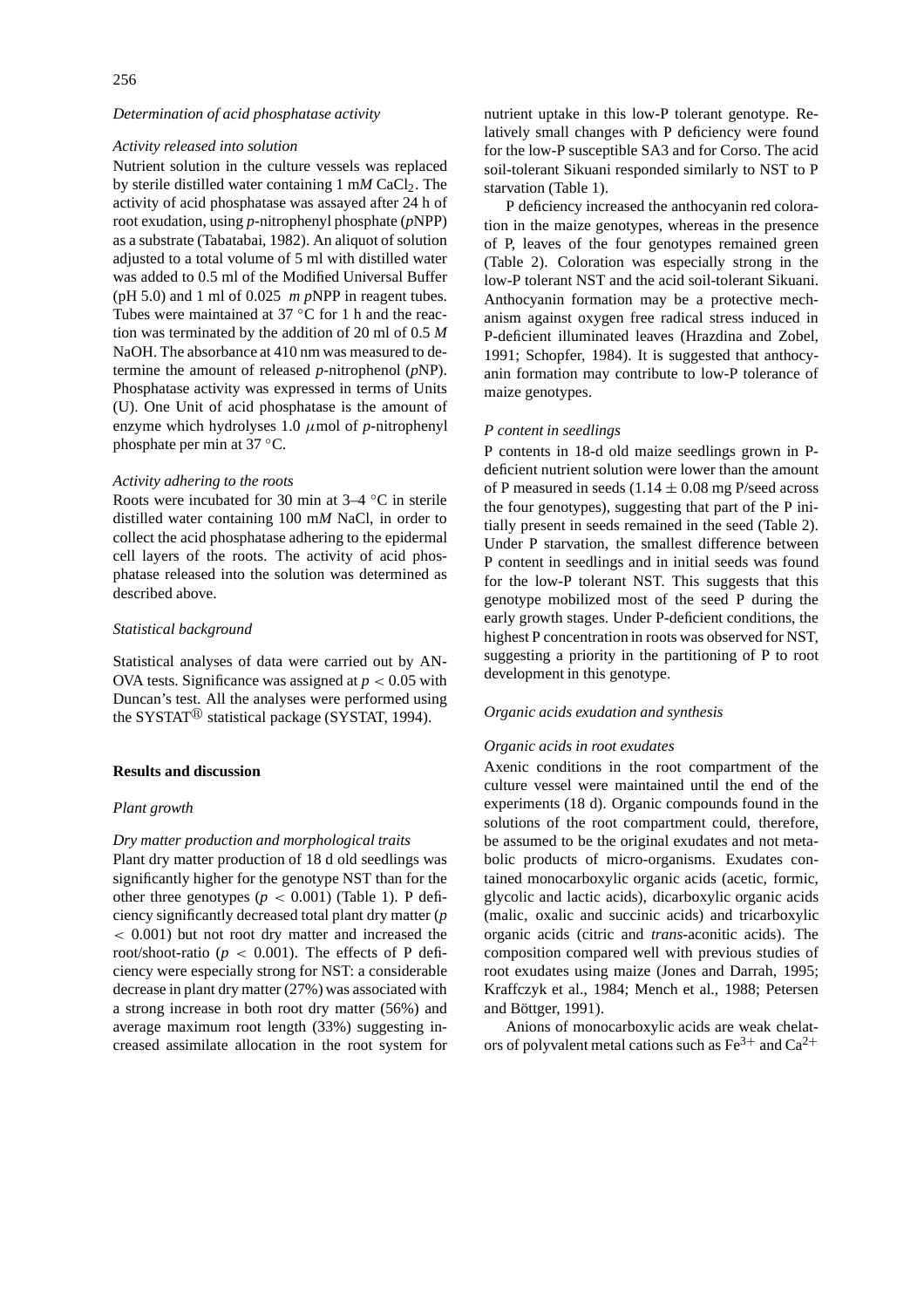*Table 1.* Dry matter production, root/shoot-ratio and maximum root length of 18-d old seedlings.  $+ P = 1$  m*M* P;  $- P =$  no P.  $n = 6$ . Within the same genotype and the same parameter values followed by the same capital letter are not statistically different at  $p = 0.05$ . Within the same P treatment and the same parameter values followed by the same small letter are not statistically different at  $p = 0.05$ 

| Genotype        | P supply | Plant dry<br>matter $(g)$ | Root dry<br>matter $(g)$ | Root / shoot-ratio<br>of dry matter | Average<br>maximum root<br>length (cm) |
|-----------------|----------|---------------------------|--------------------------|-------------------------------------|----------------------------------------|
| Corso           | $+P$     | 0.89 <sup>Ab</sup>        | $0.29$ Aa                | 0.49 Ba                             | $34.6$ <sup>Aa</sup>                   |
|                 | $- P$    | 0.77Bb                    | $0.29$ Ab                | $0.60$ Ab                           | 33.4 Ac                                |
| Sikuani         | $+P$     | $0.98$ Ab                 | $0.22$ Aa                | $0.30~^{\rm Bb}$                    | $33.8\,{}^{Ba}$                        |
|                 | $- P$    | 0.72 Bb                   | $0.26$ Ab                | $0.56$ Ab                           | 48.5 Aa                                |
| SA <sub>3</sub> | $+P$     | $0.96\,{}^{\rm Ab}$       | $0.25$ Aa                | 0.35 Bb                             | $35.6$ <sup>Aa</sup>                   |
|                 | $- P$    | $0.78$ $^{\rm Bb}$        | 0.27 A <sup>b</sup>      | $0.54$ Ab                           | 39.2 Ab                                |
| <b>NST</b>      | $+P$     | $1.28$ $^{\rm Aa}$        | $0.25~^{\mathrm{Ba}}$    | $0.24\;{\rm{B}}^{\rm{b}}$           | $34.2^{\, \mathrm{Ba}}$                |
|                 | $- P$    | 0.93 Ba                   | $0.39$ Aa                | $0.73$ Aa                           | $45.4$ Aa                              |

and are considered to be inefficient in mobilizing of metal-bound P (Nagarajah, 1970). Monocarboxylic acids were therefore not specifically considered in our study. Oxalic acid occurred in very low concentrations and was also ignored. Therefore, the following data specifically concentrate on malic, succinic, citric and *trans*-aconitic acids as well as on the total amount of organic acids.

#### *Exudation of organic acids from the whole root system*

Release of organic acids from the different genotypes was generally higher under P starvation conditions than with 1 m*M* P treatment (Table 3). Between genotypes, differences in organic acids root exudation existed. The low-P tolerant genotype, NST, showed the highest increase in organic acids root exudation with P deficiency. Furthermore, under P-deficient conditions, the release of citric and malic acids, both determined in the literature as efficient in the P mobilization from soil (Hoffland et al., 1989; Jones and Darrah, 1994b; Nagarajah et al., 1970), was significantly higher for NST than for the other genotypes  $(p < 0.001)$ . When expressed in nmol C g<sup>-1</sup> plant dry weight, *trans*-aconitic acid was the predominant organic acid in the root exudates of the four maize genotypes (Table 3). The highest rate of exudation of *trans*-aconitic acid was observed for Corso. While the concentration of *trans*-aconitic acid in root exudates for NST, SA3 and Sikuani lines was lower than for Corso, the contribution of malic and citric acids in these genotypes was increased. Jones and Darrah (1995) suggested that aconitate may act as a charge-balancing anion in the absence of other organic acids. Succinic acid was only important in root exudates of the acid soil-tolerant line Sikuani. Hue et al. (1986) showed that succinic acid may contribute to Al detoxification by Al-resistant genotypes.

#### *Exudation of organic acids from two different root segments*

The rate of exudation was different for various root segments (Table 4). It was significantly higher for root tips (segment A) than for segments B, located at 5 cm distance from the tips ( $p < 0.001$ ). Release of organic acids from the different root segments was significantly higher under P starvation conditions than with 1 m*M* P treatment ( $p < 0.001$ ) (Table 4). When expressed in nmol C cm−<sup>1</sup> fresh root, *trans*-aconitic acid was again the predominant organic acid in the root exudates of the four maize genotypes. For segments A and B, the total exudation of organic acids ( $p < 0.001$ ), and the release of citric  $(p = 0.004)$  and malic acids  $(p = 0.003)$  in particular, were significantly higher for NST than for the other three genotypes. The exudation of succinic acid was only detected from the root tips of Sikuani under P-deficient conditions (Table 4).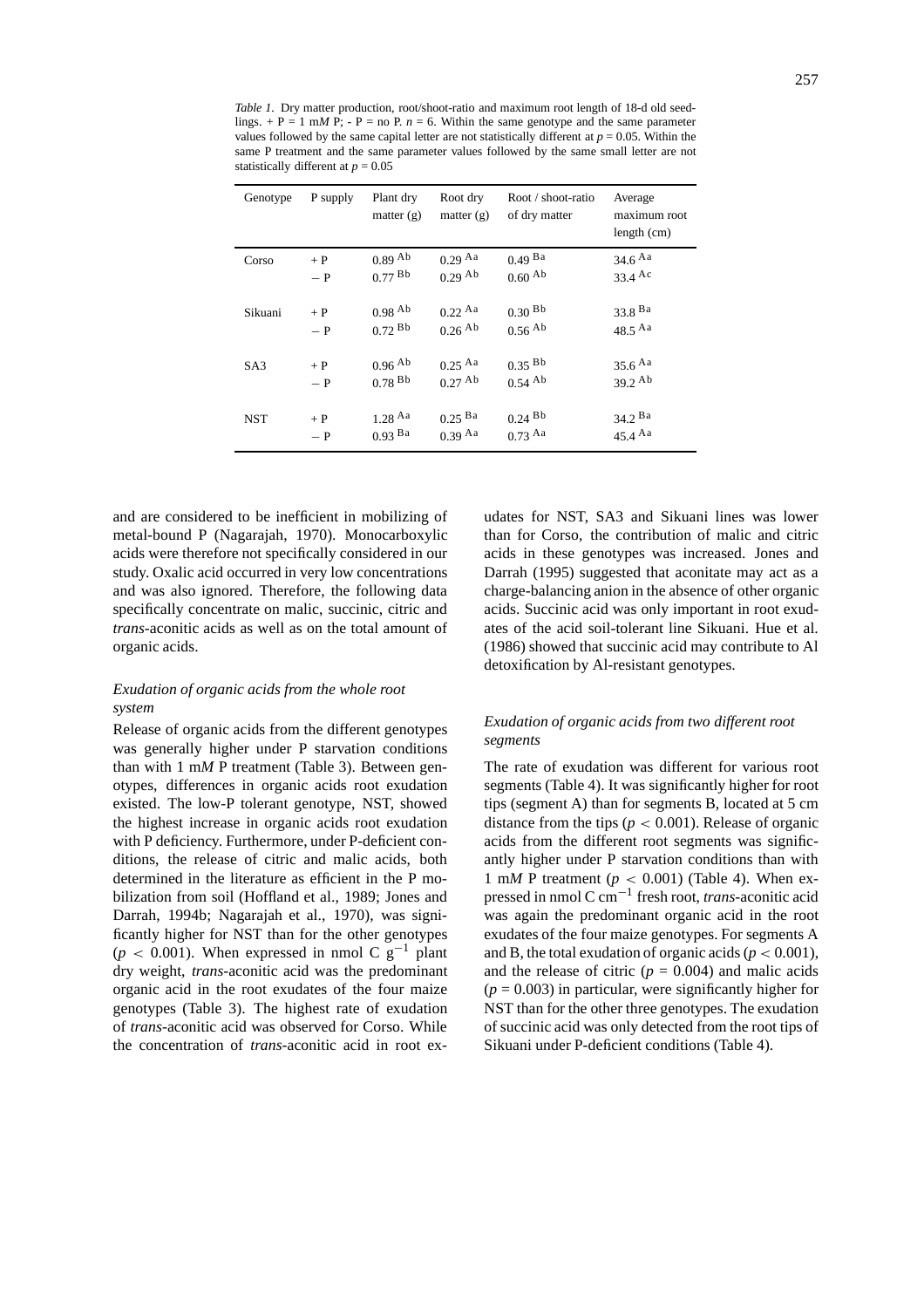*Table 2.* P content in 18 d old seedlings grown in P-deficient solution (- P) and in 1 m*M* P solution (+ P).  $n = 6$ . Within the same P treatment and the same parameter mean values followed by the same letter are not statistically different at  $p = 0.05$ . For each parameter and genotype, mean values from both P treatments were significantly different at  $p = 0.05$ 

| Genotype                                          | P treatment | P content<br>(mg/plant)                                                           | P in roots<br>$(mg/g$ dry weight)                                                | P in shoot<br>$(mg/g$ dry weight)                                                  | Anthocyanin<br>coloration          |
|---------------------------------------------------|-------------|-----------------------------------------------------------------------------------|----------------------------------------------------------------------------------|------------------------------------------------------------------------------------|------------------------------------|
| Corso<br>Sikuani<br>SA <sub>3</sub><br><b>NST</b> | $- P$       | 0.86 <sup>b</sup><br>0.79 <sup>b</sup><br>0.81 <sup>b</sup><br>1.06 <sup>a</sup>  | 0.99 <sup>c</sup><br>0.99 <sup>c</sup><br>1.14 <sup>b</sup><br>1.35 <sup>a</sup> | 1.19 <sup>a</sup><br>1.14 <sup>a</sup><br>0.99 <sup>b</sup><br>0.99 <sup>b</sup>   | $+ +$<br>$+ + + +$<br>$+$<br>$+++$ |
| Corso<br>Sikuani<br>SA <sub>3</sub><br><b>NST</b> | $+$ P       | 9.02 <sup>b</sup><br>7.98 <sup>b</sup><br>8.89 <sup>b</sup><br>13.59 <sup>a</sup> | 9.57 <sup>b</sup><br>8.94 <sup>b</sup><br>9.99 b<br>11.49 <sup>a</sup>           | 10.47 <sup>a</sup><br>7.89 <sup>b</sup><br>8.99 <sup>b</sup><br>10.41 <sup>a</sup> |                                    |

*Table 3.* Root exudation of organic acids. +  $P = 1$  mM P; -  $P =$ no P. Mean values;  $n = 6$ . n.d.: not detected. Means with the same letter are not statistically different at  $p = 0.05$ . Capital letters refer to differences between P treatments (read horizontally). Small letters refer to differences between genotypes (read vertically)

| Genotype         | Organic acid          | Root exudation       |                                   |
|------------------|-----------------------|----------------------|-----------------------------------|
|                  |                       | $- P$                | $+$ P                             |
|                  |                       |                      | nmol $C / g$ plant dry weight / h |
| Corso            | Malic                 | 58.1 Ac              | 37.6 <sup>BC</sup>                |
|                  | Succinic              | 4.6 <sup>Ab</sup>    | $3.8$ Aa                          |
|                  | Citric                | $43.0$ Ab            | 22.9 Bb                           |
|                  | Trans-aconitic        | 243.8 Aa             | 252.6 Aa                          |
|                  | Total org. acids      | 395.8 Ab             | 357.4 Ba                          |
| Sikuani          | Malic                 | 98.8 Ab              | 59.6 <sup>Bb</sup>                |
|                  | Succinic              | $18.8$ Aa            | 2.4 <sup>Bb</sup>                 |
|                  | Citric                | 36.9 Ac              | 12.7 <sup>BC</sup>                |
|                  | Trans-aconitic        | 212.7 Ab             | $103.1^{Bb}$                      |
|                  | Total org. acids      | 411.4 Ab             | $215.6^{Bb}$                      |
| SA <sub>3</sub>  | Malic                 | $86.8$ <sup>Ab</sup> | $72.5$ Aa                         |
|                  | Succinic              | n.d.                 | 2.2 <sup>b</sup>                  |
|                  | Citric                | 47.2 Ab              | 37.8 Aa                           |
|                  | <i>Trans-aconitic</i> | $112.0 \text{ Ac}$   | 67.2 Bc                           |
| Total org. acids |                       | $291.0$ Ac           | 220.7 Bb                          |
| <b>NST</b>       | Malic                 | 133.3 Aa             | 52.3 Bb                           |
|                  | Succinic              | n.d.                 | 0.9 <sup>c</sup>                  |
|                  | Citric                | 69.7 Aa              | 22.2 Bb                           |
|                  | Trans-aconitic        | 199.4 <sup>Ab</sup>  | 90.0 <sup>Bb</sup>                |
|                  | Total org. acids      | 451.2 Aa             | $208.9^{Bb}$                      |

L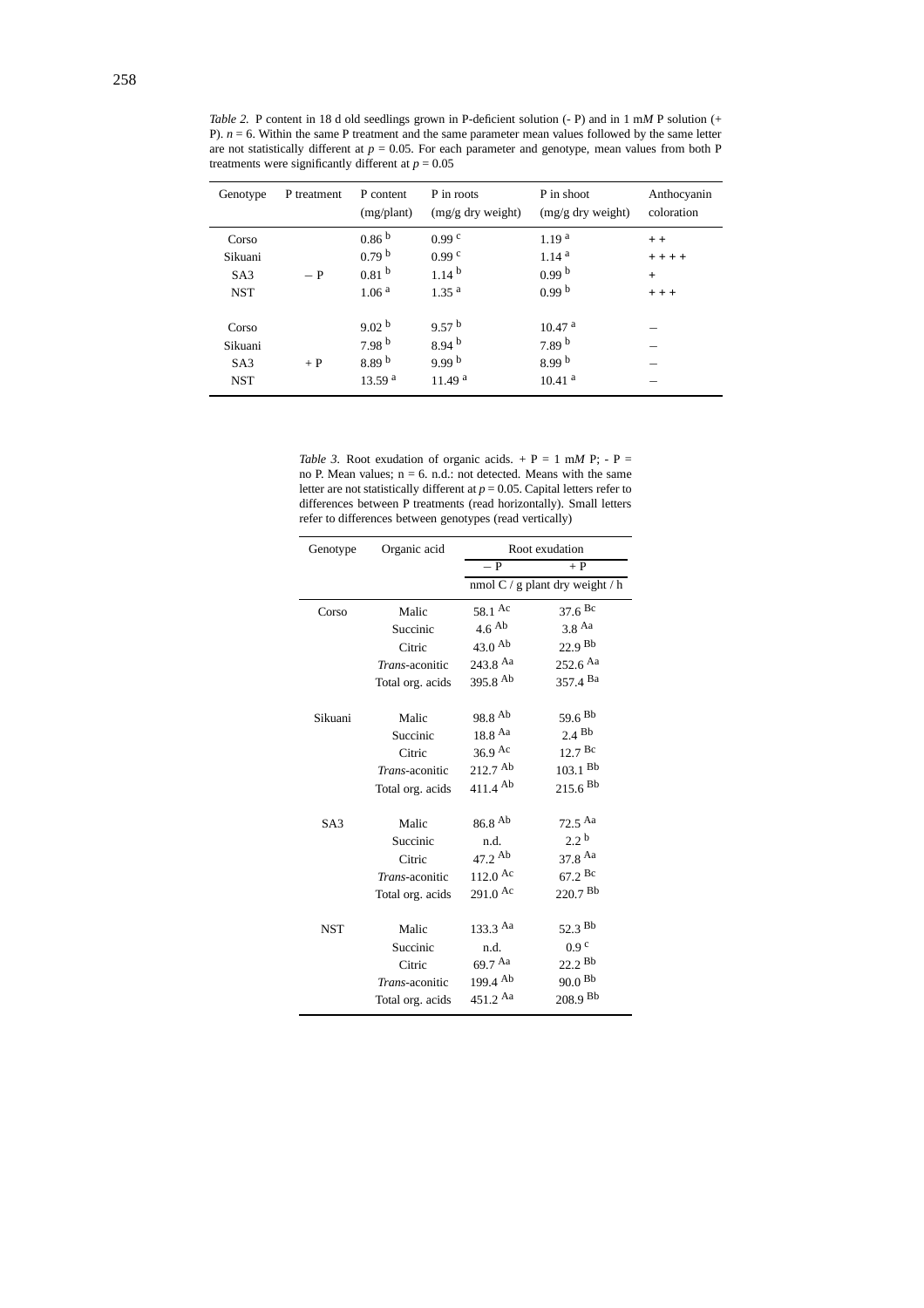*Table 4.* Organic acid exudation from two root segments. Segment A: root tip, length: 1.5 cm; Segment B: distance from root tip: 5 cm, length 1.5 cm. + P  $= 1$  m*M* P;  $-$  P = no P. Mean values; n = 6. n.d.: not detected. Means with the same letter are not statistically different at  $p = 0.05$ . Capital letters refer to differences between P treatments (read horizontally). Small letters refer to differences between genotypes (read vertically). Roman numbers refer to differences between root segments (read horizontally)

| Organic acid<br>Genotype |                  | Root exudation     |                     |                               |                       |
|--------------------------|------------------|--------------------|---------------------|-------------------------------|-----------------------|
|                          |                  |                    | Segment A           |                               | Segment B             |
|                          |                  | $- P$              | $+P$                | $- P$                         | $+$ P                 |
|                          |                  |                    |                     | nmol $C / cm$ fresh root $/h$ |                       |
| Corso                    | Malic            | $0.4$ AbI          | $0.3$ <sup>Ab</sup> | $0.1$ bII                     | n.d.                  |
|                          | Succinic         | n.d.               | n.d.                | n.d.                          | n.d.                  |
|                          | Citric           | 0.3 <sup>bI</sup>  | n.d.                | $0.1~^{\mathrm{bI}}$          | n.d.                  |
|                          | Trans-aconitic   | $2.5$ AbI          | $2.3$ AbI           | $0.7$ AbII                    | $0.4$ AbII            |
|                          | Total org. acids | $3.6$ AbI          | $3.2$ AbI           | $1.1$ AbII                    | $0.5$ <sup>BbII</sup> |
| Sikuani                  | Malic            | $0.7$ AbI          | $0.6$ AbI           | $0.3$ AbII                    | $0.2$ AbII            |
|                          | Succinic         | 0.3 <sup>b</sup>   | n.d.                | n.d.                          | n.d.                  |
|                          | Citric           | 0.3 <sup>b</sup>   | n.d.                | n.d.                          | n.d.                  |
|                          | Trans-aconitic   | $1.9$ AbI          | $1.2$ BbI           | $0.6$ AbII                    | $0.4$ AbII            |
|                          | Total org. acids | 3.6 <sup>AbI</sup> | 2.1 <sup>BbI</sup>  | $1.1$ AbII                    | 0.7 <sup>BbII</sup>   |
| SA3                      | Malic            | $0.8$ AbI          | $0.6$ AbI           | $0.3$ AbII                    | $0.2$ AbII            |
|                          | Succinic         | n.d.               | n.d.                | n.d.                          | n.d.                  |
|                          | Citric           | $0.5$ AbI          | 0.1 <sup>Bb</sup>   | $0.1 h$ <sup>bII</sup>        | n.d.                  |
|                          | Trans-aconitic   | $0.8$ AbI          | 0.6 <sup>AbI</sup>  | $0.3$ AbII                    | $0.2$ AbII            |
|                          | Total org. acids | $2.5$ AbI          | 1.4 <sup>BbI</sup>  | $0.8$ AbII                    | $0.5$ AbII            |
| <b>NST</b>               | Malic            | 0.9 <sup>AbI</sup> | 0.6 <sup>AbI</sup>  | $0.4$ AbII                    | $0.2$ AbII            |
|                          | Succinic         | n.d.               | n.d.                | n.d.                          | n.d.                  |
|                          | Citric           | $0.6$ AbI          | n.d.                | $0.1~^{\mathrm{bH}}$          | n.d.                  |
|                          | Trans-aconitic   | $2.2$ AbI          | $1.3$ BbI           | 1.0 <sup>AbII</sup>           | 0.9 <sup>AbI</sup>    |
|                          | Total org. acids | $4.2$ AbI          | $2.2$ BbI           | $1.7$ AbII                    | $1.4$ AbII            |

The root release of organic acids did not appear to be associated with the release of protons from maize roots (data not shown), as also showed by Bertrand (1998). This suggests that the mobilization of P in substrates of maize roots may be increased due to the anion exchange and metals complexation of released organic acid anions and not to acidification. Furthermore, as described by Jones and Darrah (1994b), organic acids are dissociated in root cells in the pH conditions of the cytoplasm, and so they should be released as organic anions and should not contribute *per se* to the acidification of the rhizosphere.

#### *Organic acid content*

#### *Organic acid content in two different root segments*

When expressed in  $\mu$ mol C per fresh weight, the total content of the organic acids in the root tips (segment A, 0–1.5 cm) and in the root segments B (5–6.5 cm) was higher when plant nutrition was P-deficient than when it was P-sufficient ( $p < 0.001$ ) (Table 5). This increase can be related to an increased cation uptake rate, which could not be fully compensated by anion uptake in the absence of phosphate ions, and/or to an increase in  $NO_3$ <sup>-</sup> uptake following the onset of P deficiency (Imas et al., 1997a, b). Organic acids in tissues are required for counter-balancing increased cation/anion-ratios. Nitrate nutrition leads to an in-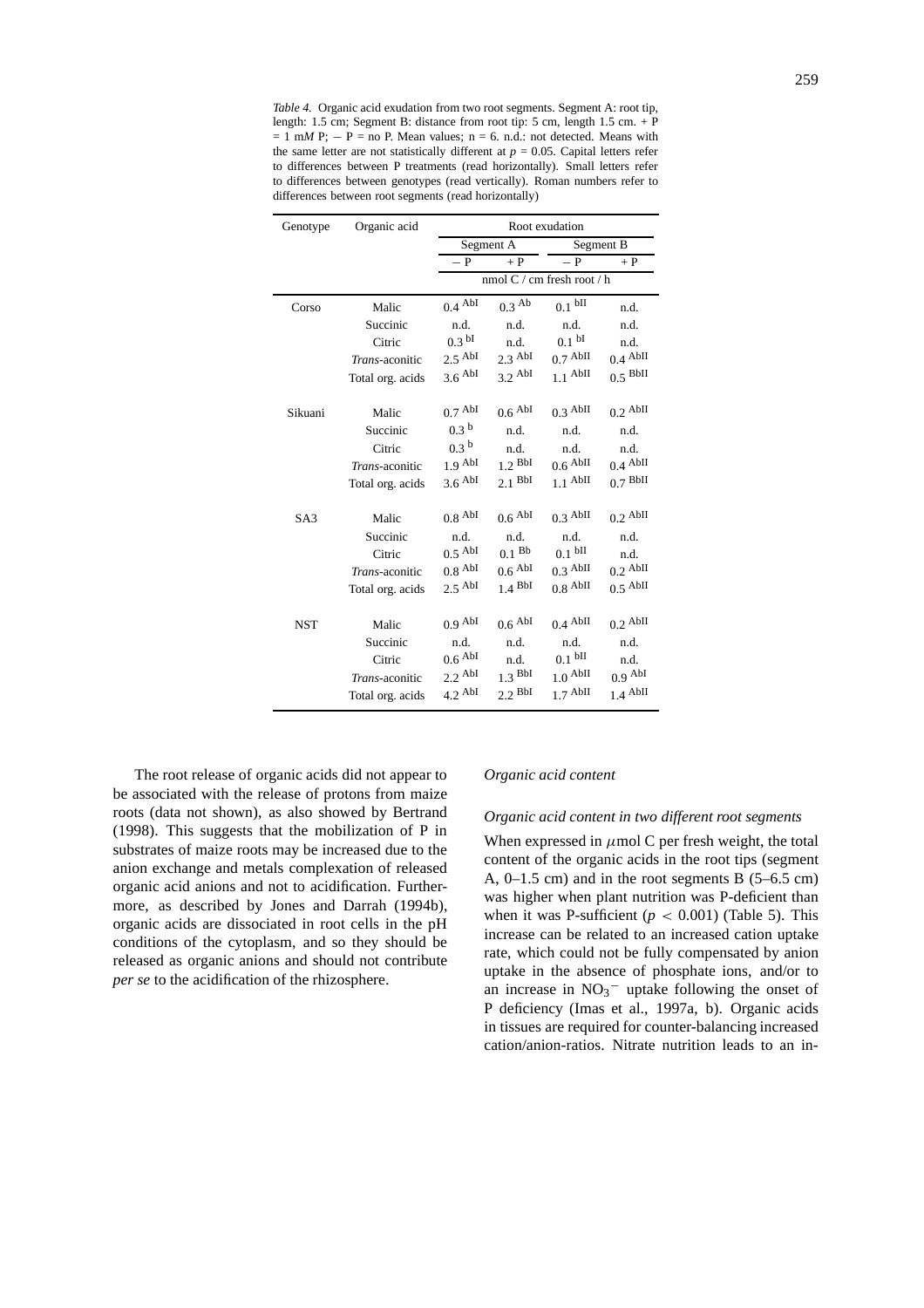

*Figure 1.* Total organic acids content as related to PEPC activity in root tips (1.5 cm). Closed symbols: P-sufficient conditions; open symbols: P-deficient conditions. Cor: Corso; Sik: Sikuani. Mean value  $\pm$  SE.  $n = 6$ .

crease in cytoplasmic pH and the synthesis of organic anions serves as a compensation for the biochemical pH stat and to replace the negative charge lost when  $NO<sub>3</sub><sup>-</sup>$  is reduced (Imas et al. 1997a, b; Kirkby and Knight, 1977, Marschner, 1995). Differences in the content of organic acids in segments A and B existed (Table 5). Under P-deficient conditions for the four maize lines, organic acids content was equal or lower in root tips than in root segments B. Differences were also noticed between maize genotypes. Total organic acids content, and the content of malic and citric acids in particular were higher in the low-P susceptible SA3 than in the three other genotypes ( $p < 0.001$ ).

#### *Organic acid contents in root tips as related to PEPC-activity*

Organic acid content in the root tips (segment A) was correlated with PEPC activity  $(r^2=0.93;$  Figure 1), suggesting that organic acid content was at least partly controlled by PEPC activity.

#### *Root exudation of organic acids from the whole root system and two different root segments as related to organic acid contents*

Root exudation of organic acids from root segment A (tip, length 1.5 cm) and root segment B (5 cm from the tips, length 1.5 cm) increased with organic acid contents, when expressed both per cm root length and on a fresh weight basis respectively (Tables 4 and 5).



*Figure 2.* Total organic acids exudation from roots as related to phloem exudation from shoots. Closed symbols: P-sufficient conditions; open symbols: P-deficient conditions. Cor: Corso; Sik: Sikuani. Mean value  $\pm$  SE,  $n = 6$ .

This was especially true for the NST and Sikuani in the whole root system and segment A. However, root exudation by the lines Corso and SA3 was less affected by an increase in organic acid contents. Collectively, the organic acids measurements indicate that under P deficiency, a higher content in total organic acids, and malic and citric acids in particular, in segments A and B and a lower root exudation were found for SA3 than for the other lines. It is suggested that the lower rate of exudation of organic acids for SA3 was one reason for the low tolerance of this genotype to P deficiency.

#### *Organic acids in phloem exudation*

*Trans*-aconitic acid was the most abundant organic acid in the phloem exudates of the genotypes Corso, Sikuani and NST  $(p < 0.001)$  (Table 6). For SA3, however, malic acid was the most predominant organic acid  $(p < 0.001)$ . As was suggested above within the root exudation, trans-aconitic may act as a charge-balancing anion in the absence of other organic acids. Under P deficiency, the concentration of organic acids significantly increased in the phloem exuded from the shoot ( $p < 0.001$ ).  $NO<sub>3</sub><sup>-</sup>$  reduction and assimilation in the shoots is very important for maize (Marschner, 1995; Pearson et al., 1981), suggesting that a high proportion of organic acids may be synthesized in the shoots and transported to the roots through phloem, where it contributes to root exudation. For rape, Hoffland et al. (1990) showed that the secretion of organic acids by the roots of P-deficient resulted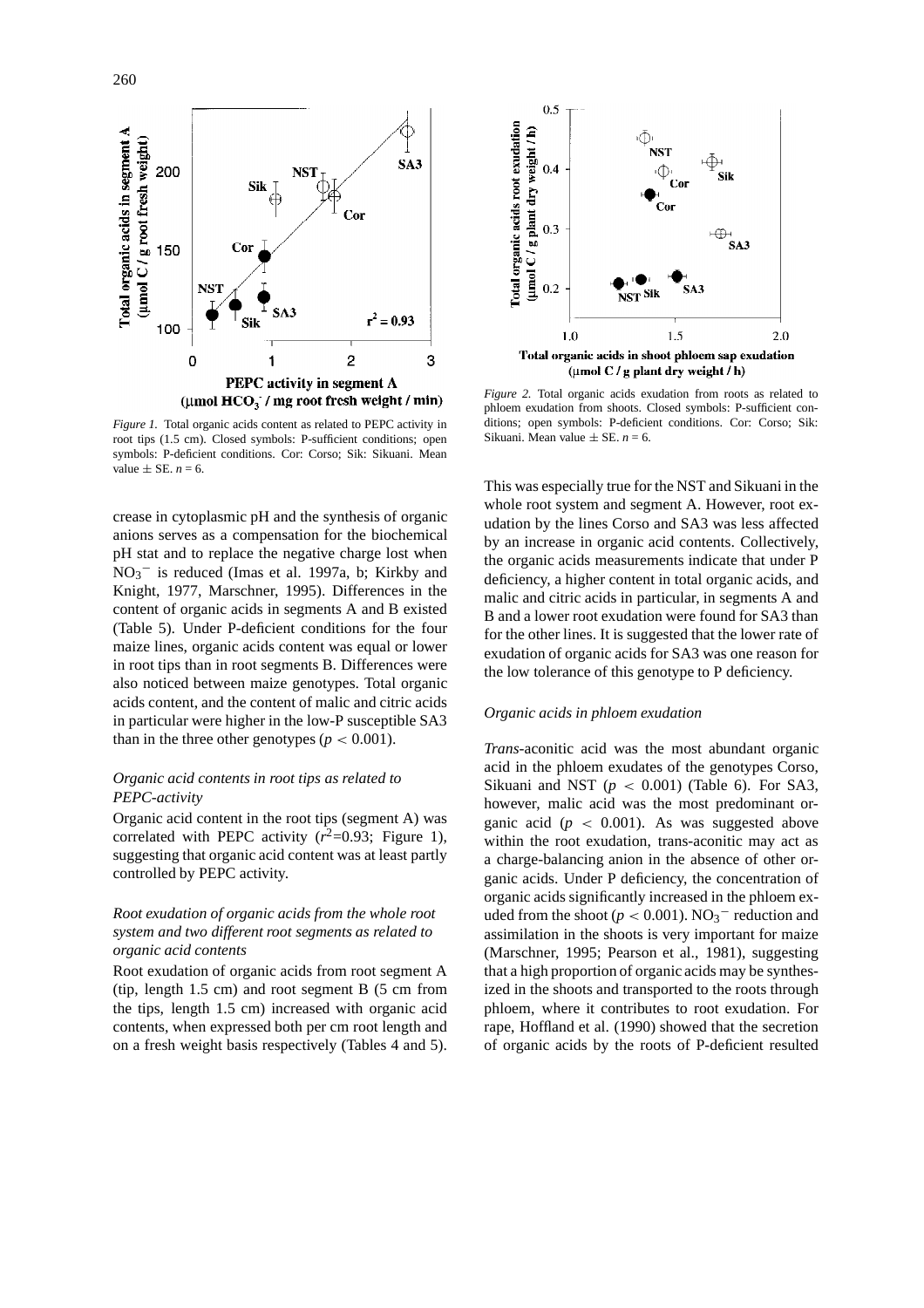*Table 5.* Organic acid content of two root segments. Segment A: root tip, length: 1.5 cm; Segment B: distance from root tip: 5 cm, length 1.5 cm. + P = 1 m*M* P; − P = no P. Mean values;  $n = 6$ . n.d.: not detected. Means with the same letter are not statistically different at  $p = 0.05$ . Capital letters refer to differences between P treatments (read horizontally). Small letters refer to differences between genotypes (read vertically). Roman numbers refer to differences between root segments (read horizontally)

| Genotype         | Organic acid     | Root content              |                                   |                      |                                     |
|------------------|------------------|---------------------------|-----------------------------------|----------------------|-------------------------------------|
|                  |                  | Segment A                 |                                   | Segment B            |                                     |
|                  |                  | $- P$                     | $+P$                              | $- P$                | $+ \overline{P}$                    |
|                  |                  |                           | $\mu$ mol C / g root fresh weight |                      |                                     |
| Corso            | Malic            | $12.4$ AdI                | $7.2$ BcI                         | $13.2$ AcI           | $4.0 \text{ }^{\text{BeII}}$        |
|                  | Succinic         | $1.3$ AbI                 | $0.8$ AbI                         | $0.3$ AbII           | $0.4$ AbI                           |
|                  | Citric           | $11.5~^{\mathrm{BaI}}$    | $21.7$ AbI                        | $7.8$ BbI            | $13.8$ AcII                         |
|                  | Trans-aconitic   | 133.9 AaI                 | 99.3 BaI                          | 143.7 AbI            | 89.8 BaI                            |
|                  | Total org. acids | 184.9 AbI                 | 146.7 BaI                         | $191.0$ AcI          | 120.9 <sup>BbI</sup>                |
| Sikuani          | Malic            | 39.8 AcI                  | $29.1$ BbI                        | 35.6 AbI             | $24.0$ $^{\rm BbI}$                 |
|                  | Succinic         | $7.6$ $^{\rm{AaI}}$       | $4.8~\mathrm{BaI}$                | $6.8~^{\rm{AaI}}$    | $4.4~\mathrm{BaI}$                  |
|                  | Citric           | 39.7 AaI                  | $16.1$ BbI                        | $8.4$ AbII           | $6.0$ BdII                          |
|                  | Trans-aconitic   | $71.1$ AcII               | 49.0 BbII                         | $107.3$ AcI          | $68.6$ $^{\mbox{\scriptsize{BaI}}}$ |
|                  | Total org. acids | 183.0 AbI                 | $116.0$ BbI                       | 184.8 AcI            | $117.1$ BbI                         |
| SA3              | Malic            | $68.1\;\mbox{AaI}$        | 58.2 AaI                          | 71.3 AaI             | $48.7~\mathrm{BaI}$                 |
|                  | Succinic         | $0.8\;^{\rm AbI}$         | $0.9$ AbI                         | $0.3$ AbII           | $0.5$ AbI                           |
|                  | Citric           | $38.4$ $^{\mathrm{Ball}}$ | $47.0$ AaI                        | $112.0$ AaI          | $24.0$ BbII                         |
|                  | Trans-aconitic   | $87.8$ AbII               | 33.2 BcII                         | $187.0$ AaI          | $80.9$ $^{\mathrm{BaI}}$            |
|                  | Total org. acids | 225.8 AaII                | $120.6$ BbII                      | $315.7$ AaI          | 169.9 BaI                           |
| <b>NST</b>       | Malic            | $55.6$ $^{\rm AbI}$       | 36.0 BbI                          | 39.8 AbII            | 19.3 BbII                           |
|                  | Succinic         | $0.8~^{\rm AbI}$          | $0.4$ AbI                         | $0.4$ AbI            | $0.4$ AbI                           |
|                  | Citric           | $14.4$ $\mbox{Aal}$       | $3.6$ BcII                        | 7.7 B <sub>blI</sub> | 31.3 AaI                            |
|                  | Trans-aconitic   | 93.2 AbII                 | $46.0$ $^{\rm BbI}$               | $167.1$ AaI          | 29.5 BbII                           |
| Total org. acids |                  | $190.6$ $^{\rm AbII}$     | $109.6$ <sup>BbI</sup>            | 245.8 AbI            | $78.0$ BcII                         |

from an increase in the PEP carboxylase activity in the shoot under P-deficient conditions, which also led to the accumulation of citrate in the shoot and a higher citrate/sugar ratio in the phloem.

#### *Root exudation as related to phloem exudation of shoots*

The organic acids content in the phloem exudates of shoots was related to root exudation (Figure 2). Under P deficiency, organic acids increased both in roots and phloem exudates, suggesting that the organic acids synthesized in shoots may be transferred to the roots and exuded.

Nevertheless, as also observed for the organic acids content in roots (Table 5), the total release of organic acids from phloem, malic and citric acids especially,

was significantly higher for SA3 than for the other lines  $(p < 0.001)$  (Table 6). These results suggest that for maize the transfer of organic acids from the shoot (via the phloem) to the roots does not control the tolerance of some genotypes to low-P conditions.

#### *Acid phosphatase*

Acid phosphatase activity was measured on the root surface and was significantly lower in Corso than in the three other maize lines  $(p < 0.001)$  (Table 7). Activity increased strongly under P deficiency in the low-P tolerant NST line ( $p = 0.002$ ). Only small effects of P deficiency were found for SA3 ( $p = 0.36$ ) and Sikuani ( $p = 0.13$ ). The results suggest that the high acid phosphatase activity in NST under P defi-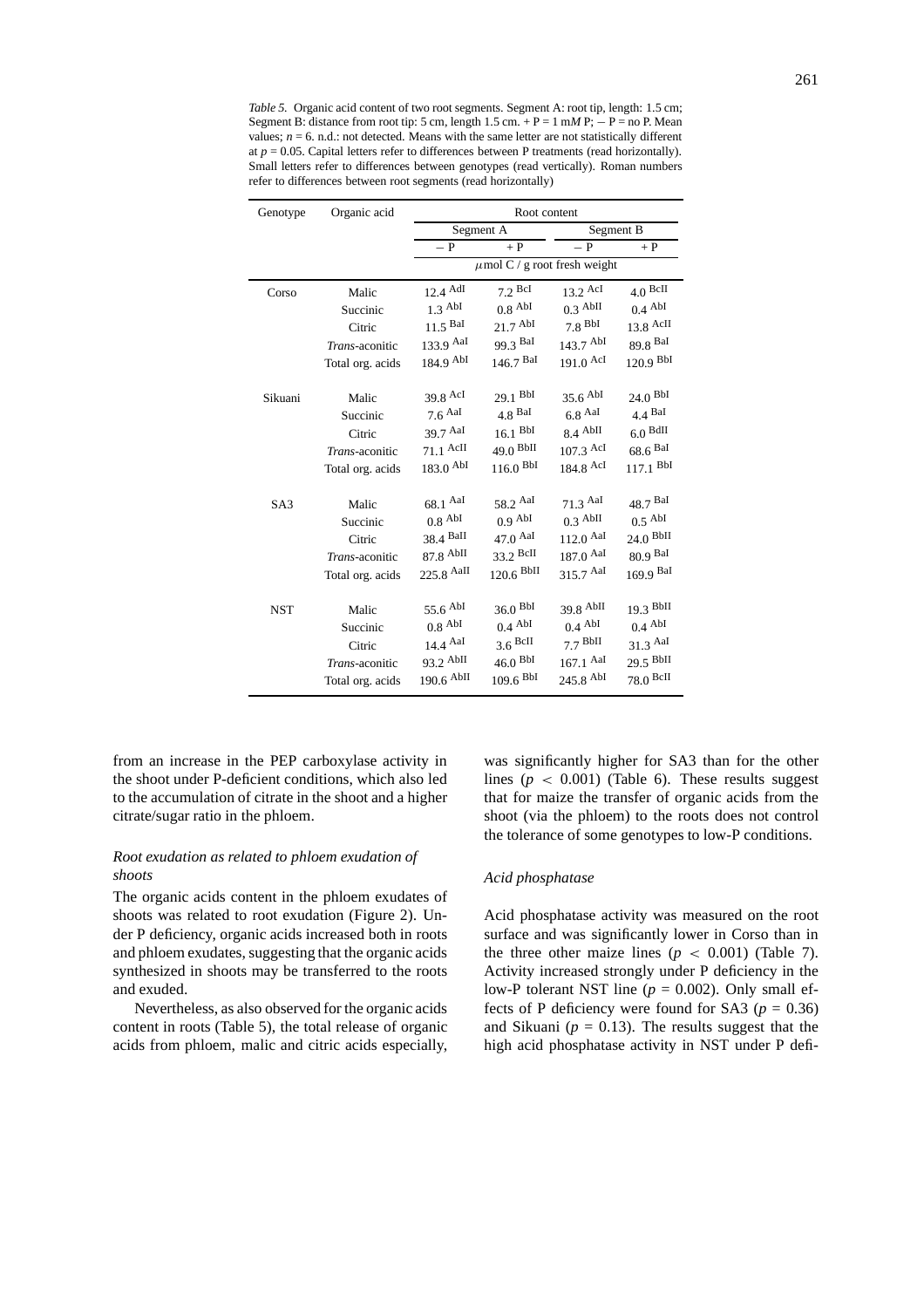*Table 6.* Organic acids released in phloem from shoot.  $+P = 1$  mM P; − P = no P. Mean values; *n* = 6. n.d.: not detected. Means with the same letter are not statistically different at  $p = 0.05$ . Capital letters refer to differences between P treatments (read horizontally). Small letters refer to differences between genotypes (read vertically)

| Genotype        | Organic acid          | Phloem shoot exudation |                                   |
|-----------------|-----------------------|------------------------|-----------------------------------|
|                 |                       | $- P$                  | $+$ P                             |
|                 |                       |                        | nmol $C / g$ plant dry weight / h |
| Corso           | Malic                 | 174.5 Ac               | 188.9 Ac                          |
|                 | Succinic              | $14.3$ Ab              | 12.5 <sup>Aa</sup>                |
|                 | Citric                | $108.1$ Ad             | $92.6$ Ac                         |
|                 | Trans-aconitic        | $1005.7$ Aa            | 1027.1 Aa                         |
|                 | Total org. acids      | $1444.6$ <sup>Ab</sup> | 1380.1 Ab                         |
| Sikuani         | Malic                 | 389.5 Ab               | $416.5$ Ab                        |
|                 | Succinic              | 73 7 Aa                | 15.9 Ba                           |
|                 | Citric                | $153.4 \text{ Ac}$     | 88.2 Bc                           |
|                 | <i>Trans-aconitic</i> | 887.4 Ab               | 711.7 Bb                          |
|                 | Total org. acids      | $1674.9$ Aa            | 1338.3 Bb                         |
| SA <sub>3</sub> | Malic                 | 667.1 Aa               | 575.4 Ba                          |
|                 | Succinic              | n.d.                   | 17.6 <sup>a</sup>                 |
|                 | Citric                | 289.4 Aa               | 275.5 Aa                          |
|                 | Trans-aconitic        | 566.6 Ac               | 488.5 Bd                          |
|                 | Total org. acids      | $1716.6$ <sup>Aa</sup> | 1509.2 Ba                         |
| <b>NST</b>      | Malic                 | 399.9 Ab               | 388.1 Ab                          |
|                 | Succinic              | n.d.                   | 6.2 <sup>b</sup>                  |
|                 | Citric                | $216.2^{Ab}$           | 165.1 <sup> Bb</sup>              |
|                 | <i>Trans-aconitic</i> | 591.9 Ac               | $608.8$ Ac                        |
|                 | Total org. acids      | $1356.7$ <sup>Ab</sup> | 1232.7 Ac                         |

*Table 7.* Acid phosphatase activity as released into solution and as adhering to root surface of 18 days old seedlings. Mean value;  $n = 6 + P =$  $1 \text{ mM P}$ ; − P = no P; mU = nmol P / min. Means with the same letter are not statistically different at  $p = 0.05$ . Capital letters refer to differences between P treatments (read horizontally). Small letters refer to differences between genotypes (read vertically).

| Genotype   | Acid phosphatase activity      |                    |                          |          |  |
|------------|--------------------------------|--------------------|--------------------------|----------|--|
|            | Released into solution         |                    | Adhering to root surface |          |  |
|            | — P<br>$+$ P                   |                    | $- P$                    | $+$ P    |  |
|            | $mU / g$ root dry weight / day |                    | $mU / g$ root dry weight |          |  |
| Corso      | $11.9$ Ac                      | $11.4$ Ab          | $203$ Ad                 | $212$ Ab |  |
| Sikuani    | $15.8$ <sup>Ab</sup>           | 13.7 <sup>Ba</sup> | $319$ <sup>Ab</sup>      | $294$ Aa |  |
| SA3        | $9.2$ Ad                       | 77Bc               | $281$ Ac                 | $274$ Aa |  |
| <b>NST</b> | $19.5$ Aa                      | $10.6^{Bb}$        | 398 Aa                   | $306$ Ba |  |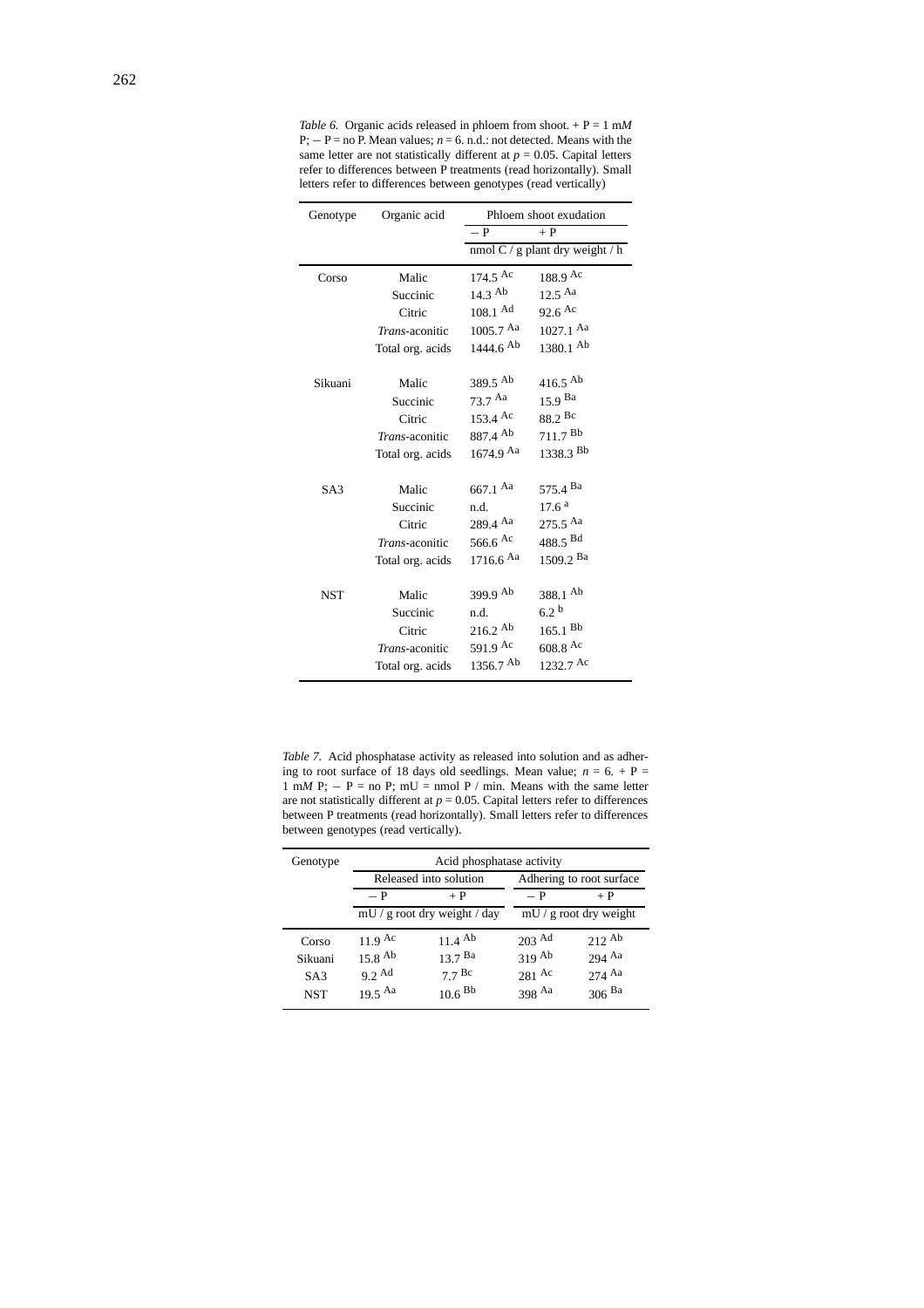ciency may contribute to the low-P tolerance of this genotype. Released acid phosphatase activity significantly increased under P deficiency  $(p < 0.001)$  and was maximum for the low-P tolerant NST line. The acid phosphatase activity in the NaCl eluates was higher than in the nutrient solution and may have originated from acid phosphatase adhering to the root epidermal cell layers, as suggested by Tadano and Sakai (1991).

#### **Conclusions**

P deficiency in hydroponic culture resulted in decreased dry matter production of the four maize genotypes. The decrease was especially evident in the low-P tolerant NST and the acid-tolerant Sikuani, and was accompanied by increases in root/shoot-ratio and in average maximum root length. This response appeared to be related to an increased investment of plant resources in root growth to improve P acquisition.

Organic acids contents in root tips were increased under P deficiency and were closely related to PEPC activity. Differences in organic acids contents between genotypes were not related to their low-P tolerance. Root exudation of organic acids increased with root contents as P supply was varied for the genotypes NST and Sikuani. On the other hand, root exudation was not related to root content in the genotypes Corso and SA3. The low exudation of organic acids by SA3, despite high root contents, may contribute to the susceptibility of this maize genotype to low-P conditions.

Under P deficiency, organic acids content increased in phloem sap released from shoots, cocommittant with root exudates. Shoot–root transport of organic acids may contribute to root exudation. Nevertheless, as this transfer of organic acids, malic and citric acids in particular, was higher for SA3 than for NST, the contribution of organic acids synthesized in the shoot might only partly explain the response of low-P tolerant maize genotypes to P deficiency. There was a difference between genotypes in the organic acids composition of roots and root exudates. *Trans*-aconitic acid and malic acid were predominant in phloem exudates from the shoot, in roots and in root exudates of the four maize genotypes.

Root acid phosphatase activity was higher in the lines NST and Sikuani than in the genotypes Corso and SA3 and may be important for low-P tolerance of these genotypes.

We propose that the higher tolerance of the genotype NST to low-P conditions may be related to 1. a high utilization of the seed P by the young seedling plant, 2. a relatively high root dry matter and greater root length, to explore a larger volume of soil, 3. a high anthocyanin coloration, as a protection against oxygen free radical stress, 4. exudation of large amounts of citric and malic acids, both known to be efficient for soil P mobilisation, and 5. a high acid phosphatase activity which may promote P acquisition from organically bound P.

#### **Acknowledgements**

The authors thank Dr D. K. Friesen from the CIM-MYT regional office at ICRAF, Nairobi, Kenya and Dr S. Pandey from the CIMMYT regional office at CIAT, Cali, Colombia, for generously providing the seeds of the maize genotypes ICA V-110 Sikuani.

#### **References**

- Anghinoni I and Barber S A 1980 Phosphorus influx and growth characteristics of corn roots as influenced by phosphorus supply. Agron. J. 72, 685–688.
- Bertrand I 1998 Importance of the protons release on the mobilisation of mineral phosphorus and iron by roots. Study of models minerals: calcite and goethite. Ph.D Thesis, Université Aix-Marseille III, France.
- Braum S M and Helmke P A 1995 White lupin utilizes soil phosphorus that is unavailable to soybean. Plant Soil 176, 95–100.
- Friesen D K, Rao I M, Thomas R J, Oberson A and Sanz J I 1997 Phosphorus acquisition and cycling in crop and pasture systems in low fertility tropical soils. Plant Soil 196, 289–294.
- Gardner W K, Barber D A and Parbery D G 1983 The acquisition of phosphorus by *Lupinus albus* L. III. The probable mechanism by which phosphorus movement in the soil/root interface is enhanced. Plant Soil 70, 107–124.
- Gerke J 1992 Phosphate, aluminum and iron in the soil solution of three different soils in relation to varying concentrations of citric acid. Z. Pflanzenernaehr. Bodenk. 155, 339–343.
- Helal H M and Sauerbeck D 1987 Phosphatase-Aktivität von Pflanzenwurzeln und Böden in Abhängigkeit von der P-Versorgung. VDLUFA-Schriftenreihe 23, 195–201.
- Hoffland E, Findenegg G R and Nelemans J A 1989 Solubilization of rock phosphate by rape. Plant Soil 113, 155–160.
- Hoffland E, Nelemans J A and Findenegg G R 1990 Origin of organic acids exuded by roots of phosphorus stressed rape (*Brassica napus*) plants. *In* Plant Nutrition-Physiology and Applications. Ed. ML Van Beusichem, pp 179–183. Kluwer Academic Publishers, Norwell.
- Hoagland, D R and Arnon I R 1938 The water culture method for growing plants without soils. Circ. Calif. Agric. Exp. Stn. No. 347.
- Hrazdina G and Zobel A M 1991 Cytochemical localization of enzymes in plant cells. Bot. Rev. 129, 269–322.